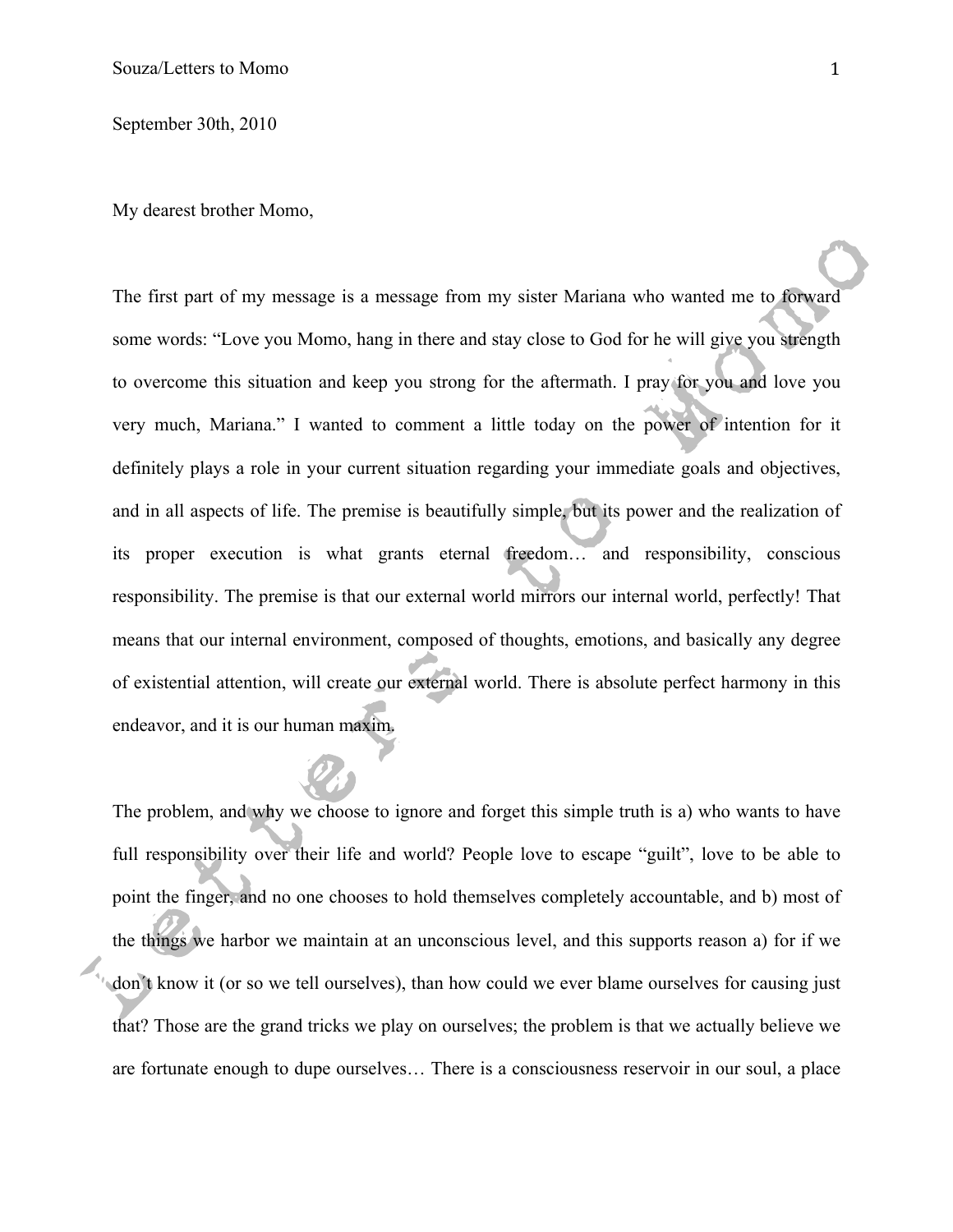where all of these thoughts and emotions are being ticked, tallied, summed, and kept on file, and their conscious acknowledgement surges at due time… it always does. Thus they come out and play, just as they should, in our external world and thus we either experience them and learn or they come back and back again… or they cling into the internal sphere, slowly infecting the source of other thoughts and emotions until we choose to bring them to light and pay attention… and listen.

So, wherein lies the power of intention? Well intention is none other than the space to which we direct our attention, and attention is energy, and energy is our self, our internal world, channeled through to attain a purpose. There is one key element for an intention, which is our internal conscious conviction of an external outcome, to become visible and present, just as the rule claims: it has to be honest. Therein lies the consciousness factor, and the responsibility factor. We have to know, in our own hearts, why we want that which we claim we want, why we desire that outcome, why we would like to see that take place… And we need to hold ourselves accountable through honesty.

There is no right or wrong conviction, they simply have to be brought to light, unfiltered, and faced honestly. And when that happens, you connect to that intention in a very profound way, in the only way needed for that conviction to actually play its role out in the external arena. You will feel the intention, deep inside you because you have accepted yourself and channeled that part of yourself into the realization of that endeavor. So we can´t simply think about something and consider it done, we must feel that something, feel it truly and honestly, and dedicate ourselves toward channeling that conscious energy into first visualizing, and then trusting